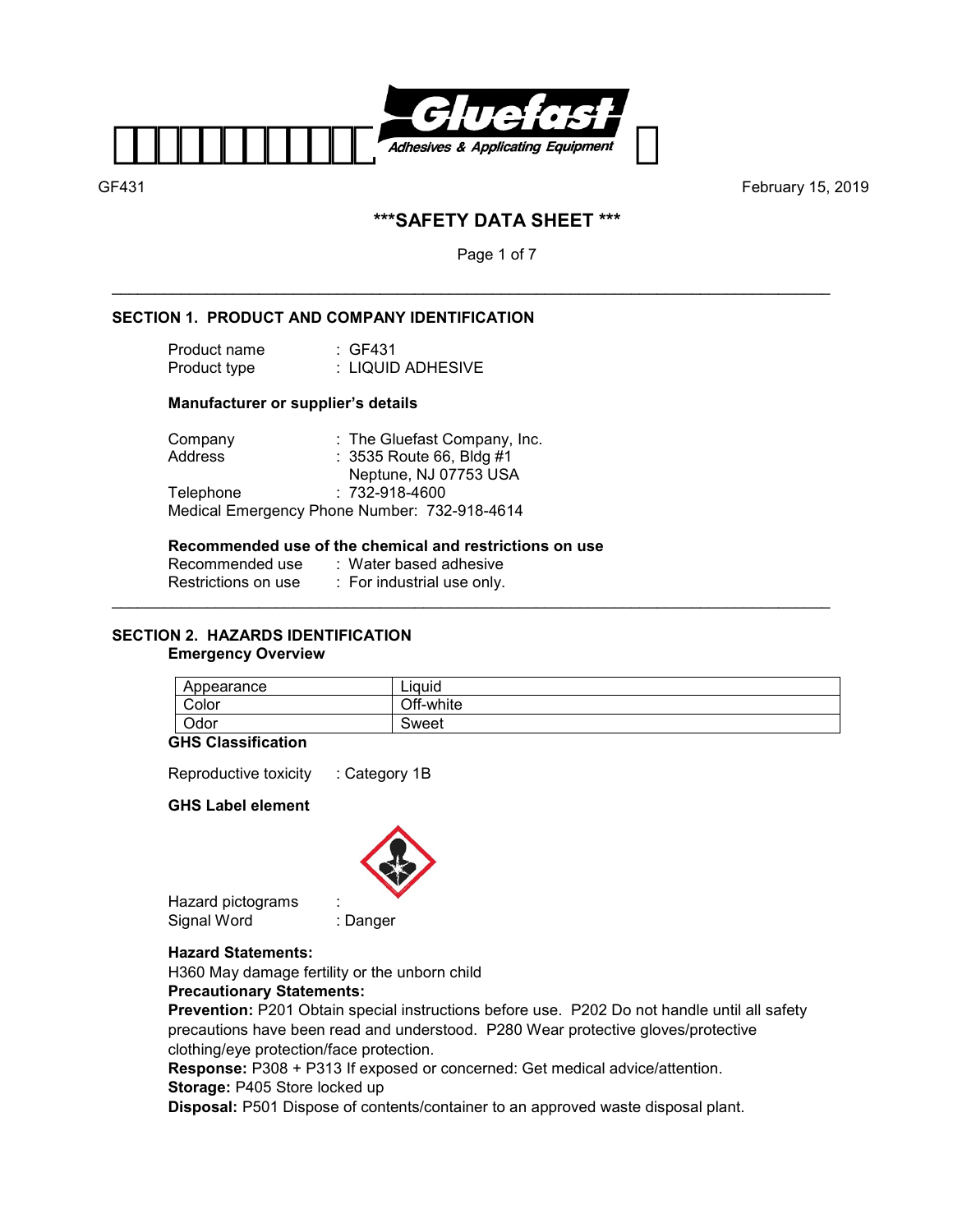

# **\*\*\*SAFETY DATA SHEET \*\*\***

Page 2 of 7

**Potential Health Effects** 

**Carcinogenicity:** 

| <b>IARC</b> | No ingredient of this product present at levels greater than or<br>equal to 0.1% is identified as probable, possible or confirmed<br>human carcinogen by IARC. |
|-------------|----------------------------------------------------------------------------------------------------------------------------------------------------------------|
| OSHA        | No ingredient of this product present at levels greater than or<br>equal to 0.1% is identified as a carcinogen or potential<br>carcinogen by OSHA.             |
| <b>NTP</b>  | No ingredient of this product present at levels greater than or<br>equal to 0.1% is identified as a known or anticipated carcinogen<br>by NTP.                 |

#### \_\_\_\_\_\_\_\_\_\_\_\_\_\_\_\_\_\_\_\_\_\_\_\_\_\_\_\_\_\_\_\_\_\_\_\_\_\_\_\_\_\_\_\_\_\_\_\_\_\_\_\_\_\_\_\_\_\_\_\_\_\_\_\_\_\_\_\_\_\_\_\_\_\_\_\_\_\_\_\_\_\_ **SECTION 3. COMPOSITION/INFORMATION OF INGREDIENTS**

| Substance/Mixture | : Mixture |
|-------------------|-----------|
|                   |           |

## **Hazardous Ingredients**

| Chemical Name            |           | ≒Nω.                     | $\lceil\% \rceil$<br>Concentration |
|--------------------------|-----------|--------------------------|------------------------------------|
| tetraborate.<br>Dospdium | anhydrous | $\overline{A}$<br>- 4-د. | $\overline{\phantom{0}}$<br>w      |
|                          |           |                          |                                    |

## **SECTION 4. FIRST AID MEASURES**

| General advice          | : Show this material safety data sheet to the doctor in<br>attendance.                                                 |
|-------------------------|------------------------------------------------------------------------------------------------------------------------|
| If inhaled              | $\therefore$ Move to fresh air.<br>If symptoms persist, call a physician.                                              |
| In case of skin contact | : Wash off with soap and water.                                                                                        |
| In case of eye contact  | : Flush eyes with water at least 15 minutes. Get medical<br>attention if eye irritation develops or persists.          |
| If swallowed            | : Do not induce vomiting. Seek medical attention if symptoms<br>develop. Provide medical care provider with this MSDS. |

#### \_\_\_\_\_\_\_\_\_\_\_\_\_\_\_\_\_\_\_\_\_\_\_\_\_\_\_\_\_\_\_\_\_\_\_\_\_\_\_\_\_\_\_\_\_\_\_\_\_\_\_\_\_\_\_\_\_\_\_\_\_\_\_\_\_\_\_\_\_\_\_\_\_\_\_\_\_\_\_\_\_\_\_ **SECTION 5. FIRE-FIGHTING MEASURES**

| Suitable extinguishing media |                                                       | : Not combustible.<br>Use extinguishing measures that are appropriate to local<br>circumstances and the surrounding environment. |  |  |
|------------------------------|-------------------------------------------------------|----------------------------------------------------------------------------------------------------------------------------------|--|--|
|                              | Unsuitable extinguishing<br>media                     | : none                                                                                                                           |  |  |
|                              | Specific hazards during fire<br>fighting              | : Cool closed containers exposed to fire with water spray.                                                                       |  |  |
|                              | Specific extinguishing methods<br>Further information | : This product is an aqueous mixture that will not burn. Dried<br>product film will burn in a fire.                              |  |  |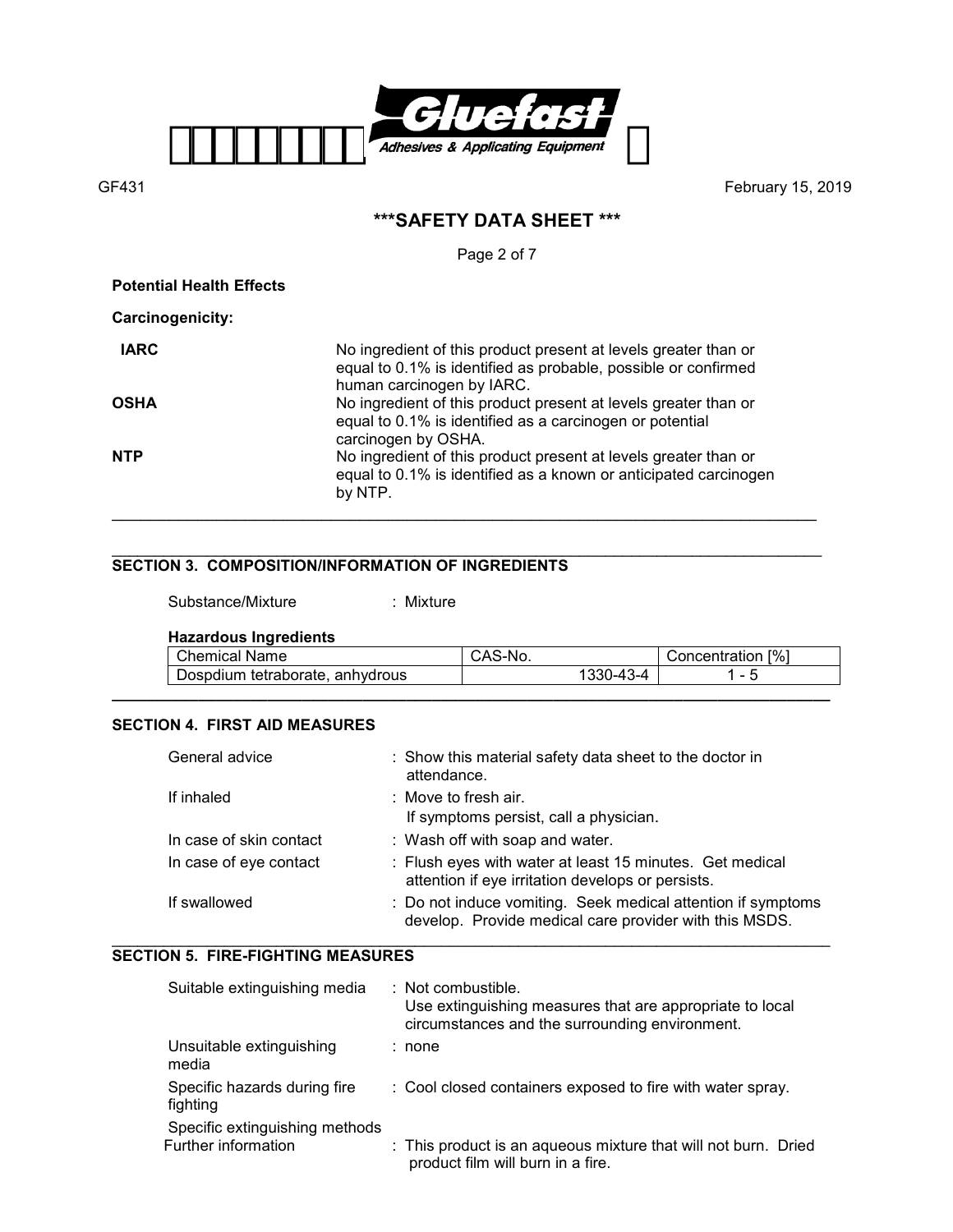

# **\*\*\*SAFETY DATA SHEET \*\*\***

Page 3 of 7

\_\_\_\_\_\_\_\_\_\_\_\_\_\_\_\_\_\_\_\_\_\_\_\_\_\_\_\_\_\_\_\_\_\_\_\_\_\_\_\_\_\_\_\_\_\_\_\_\_\_\_\_\_\_\_\_\_\_\_\_\_\_\_\_\_\_\_\_\_\_\_\_\_\_\_\_\_\_\_\_\_\_\_\_\_

## **SECTION 6. ACCIDENTAL RELEASE MEASURES**

| Personal precautions,<br>protective equipment and<br>emergency procedures | : Refer to protective measures listed in sections 7 and 8.                                                 |
|---------------------------------------------------------------------------|------------------------------------------------------------------------------------------------------------|
| <b>Environmental precautions</b>                                          | : No special environmental precautions required.<br>Prevent product from entering drains.                  |
| Methods and materials for<br>Containment and cleaning up                  | : Soak up with inert absorbent material (e.g. sand, silica gel,<br>acid binder, universal binder, sawdust) |

## **SECTION 7. HANDLING AND STORAGE**

| Advice on safe handling                   | : No special precautions are needed in handling this material.             |
|-------------------------------------------|----------------------------------------------------------------------------|
| Conditions for safe storage               | : Keep container closed when not in use. Keep in a dry, cool<br>place      |
| Materials to avoid<br>Storage temperature | : No special restrictions on storage with other products.<br>: $> = 40$ °F |

#### \_\_\_\_\_\_\_\_\_\_\_\_\_\_\_\_\_\_\_\_\_\_\_\_\_\_\_\_\_\_\_\_\_\_\_\_\_\_\_\_\_\_\_\_\_\_\_\_\_\_\_\_\_\_\_\_\_\_\_\_\_\_\_\_\_\_\_\_\_\_\_\_\_\_\_\_\_\_\_\_\_\_\_ **SECTION 8. EXPOSURE CONTROLS/PERSONAL PROTECTION**

## **Ingredients with workplace control parameters**

| Ingredients                        | CAS-No.   | Value type<br>(Form of<br>Exposure)    | Control<br>parameters/<br>Permissible<br>concentration | <b>Basis</b> |
|------------------------------------|-----------|----------------------------------------|--------------------------------------------------------|--------------|
| Disodium tetraborate,<br>Anhydrous | 1330-43-4 | <b>TWA</b>                             | 10 $mg/m3$                                             | OSHA P0      |
|                                    |           | <b>TWA</b><br>(Inhalable<br>fraction)  | $2$ mg/m $3$                                           | <b>ACGIH</b> |
|                                    |           | <b>STEL</b><br>(Inhalable<br>Fraction) | $6$ mg/m $3$                                           | <b>ACGIH</b> |

## **Personal protective equipment**

| . 0.00a. protootivo oguipinont<br>Respiratory protection | : No personal respiratory protective equipment normally required             |
|----------------------------------------------------------|------------------------------------------------------------------------------|
|                                                          | In case of insufficient ventilation, wear suitable respiratory<br>equipment. |
| Hand protection                                          |                                                                              |
| Material                                                 | $:$ Nitrile rubber                                                           |
| <b>Remarks</b>                                           | : For prolonged or repeated contact use protective gloves.                   |
| Eye protection                                           | : Safety glasses                                                             |
| Protective measures                                      | : No special protective equipment required.                                  |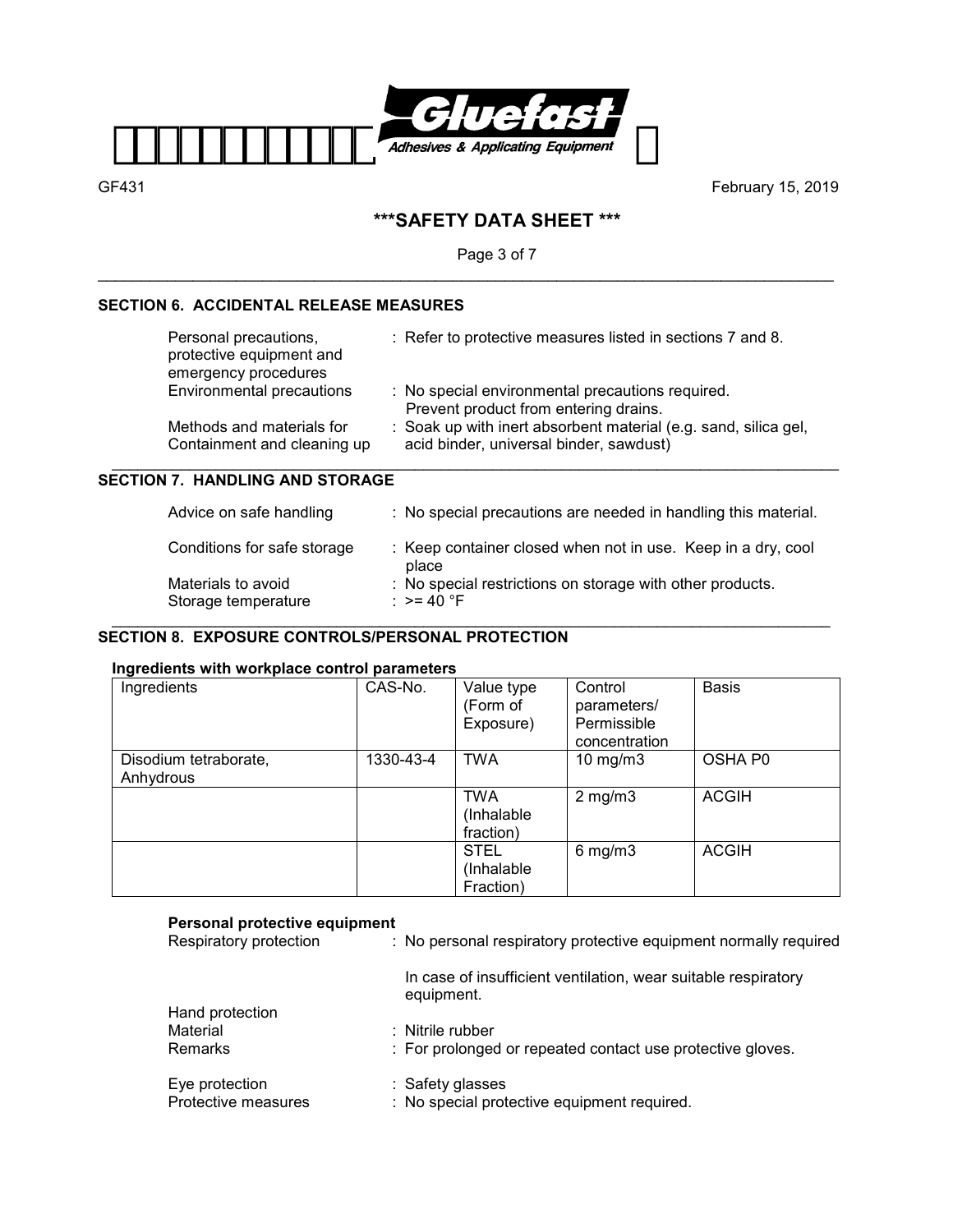

\_\_\_\_\_\_\_\_\_\_\_\_\_\_\_\_\_\_\_\_\_\_\_\_\_\_\_\_\_\_\_\_\_\_\_\_\_\_\_\_\_\_\_\_\_\_\_\_\_\_\_\_\_\_\_\_\_\_\_\_\_\_\_\_\_\_\_\_\_\_\_\_\_\_\_\_\_

GF431February 15, 2019

# **\*\*\*SAFETY DATA SHEET \*\*\***

Page 4 of 7

## **SECTION 9. PHYSICAL AND CHEMICAL PROPERTIES**

| Appearance                   | : liquid                                  |
|------------------------------|-------------------------------------------|
| Color                        | : off-white                               |
| Odor                         | : sweet                                   |
| <b>Odor Threshold</b>        | : No data available                       |
| рH                           | $: 8.2 - 8.8$                             |
| Melting point/freezing point | :32 °F                                    |
| Boiling point/boiling range  | :212 °F                                   |
| Flash point                  | : Not applicable                          |
| Evaporation rate             | $:$ not determined                        |
| Flammability (solid, gas)    | : Not classified as a flammability hazard |
| Upper explosion limit        | : upper flammability limit                |
|                              | not determined                            |
| Lower explosion limit        | : lower flammability limit                |
|                              | not determined                            |
| Vapor pressure               | $:$ not determined                        |
| Relative vapor density       | : not determined                          |
| Density                      | : 9 -9.400 lb/gal                         |
| Solubility(ies)              |                                           |
| Water solubility             | : dispersible                             |
| Partition coefficient: n-    | : No data available                       |
| octanol/water                |                                           |
| Autoignition temperature     | : not determined                          |
| Viscosity                    |                                           |
| Viscosity, dynamic           | : $15,000 - 85,000$ cP                    |
| Solid Content, % by weight   | $: 39 - 45$                               |

## **SECTION 10. STABILITY AND REACTIVITY**

| Chemical stability                  | : The product is chemically stable.                                |
|-------------------------------------|--------------------------------------------------------------------|
| reactions                           | Possibility of hazardous: Hazardous polymerization does not occur. |
| Hazardous<br>decomposition products | : Stable under normal conditions.                                  |

\_\_\_\_\_\_\_\_\_\_\_\_\_\_\_\_\_\_\_\_\_\_\_\_\_\_\_\_\_\_\_\_\_\_\_\_\_\_\_\_\_\_\_\_\_\_\_\_\_\_\_\_\_\_\_\_\_\_\_\_\_\_\_\_\_\_\_\_\_\_\_\_\_\_\_\_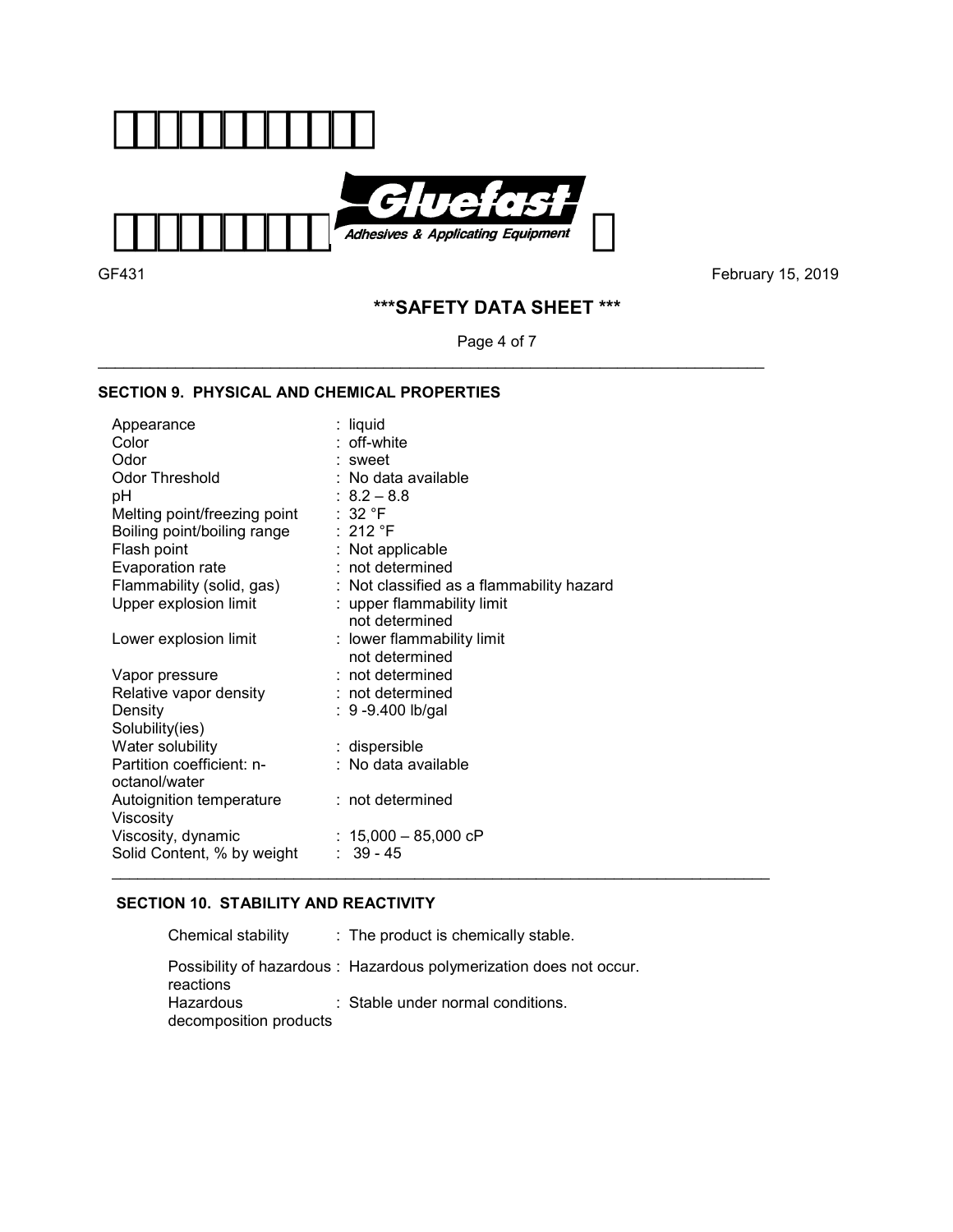

# **\*\*\*SAFETY DATA SHEET \*\*\***

Page 5 of 7

## **SECTION 11. TOXICOLOGY INFORMATION**

 **Acute toxicity Product:** 

Acute oral toxicity : Acute toxicity estimate : > 5,000 mg/kg Method: Calculation method

**Ingredients:** 

**Disodium tetraborate, anhydrous:**  Acute oral toxicity : LD50 Oral rat: 2,400 mg/kg<br>Acute dermal toxicity : LD50 Dermal rabbit: > 2,000

 $\therefore$  LD50 Dermal rabbit: > 2,000 mg/kg

**Skin corrosion/irritation**  No data available **Serious eye damage/eye irritation**  No data available **Respiratory or skin sensitization**  No data available **Germ cell mutagenicity**  No data available **Carcinogenicity**  No data available **Reproductive toxicity**  No data available **STOT-single exposure**  No data available **STOT-repeated exposure**  No data available **Aspiration toxicity**  No data available \_\_\_\_\_\_\_\_\_\_\_\_\_\_\_\_\_\_\_\_\_\_\_\_\_\_\_\_\_\_\_\_\_\_\_\_\_\_\_\_\_\_\_\_\_\_\_\_\_\_\_\_\_\_\_\_\_\_\_\_\_\_\_\_\_\_\_\_\_\_\_\_\_\_\_\_\_\_\_

## **SECTION 12. ECOLOGICAL INFORMATION**

| <b>Ecotoxicity</b>                   |                                                             |
|--------------------------------------|-------------------------------------------------------------|
| Ingredients:                         |                                                             |
| disodium tetraborate, anhydrous      |                                                             |
| Toxicity to fish                     | : LC50 (Fish): 340 mg/l                                     |
|                                      | Exposure time: 96 h                                         |
|                                      | Test Method: static test                                    |
| Toxicity to daphnia and other        | : EC50 (Daphnia magna (Water flea)): $1,085 - 1,402$ mg/l   |
| aquatic invertebrates                | Exposure time: 48 h                                         |
|                                      | Test Method: static test                                    |
| Toxicity to algae                    | : EC50 (Pseudokirchneriella subcapitata): $2.6 - 21.8$ mg/l |
|                                      | Exposure time: 96h                                          |
|                                      | Text type: static test                                      |
| <b>Persistence and degradability</b> |                                                             |

No data available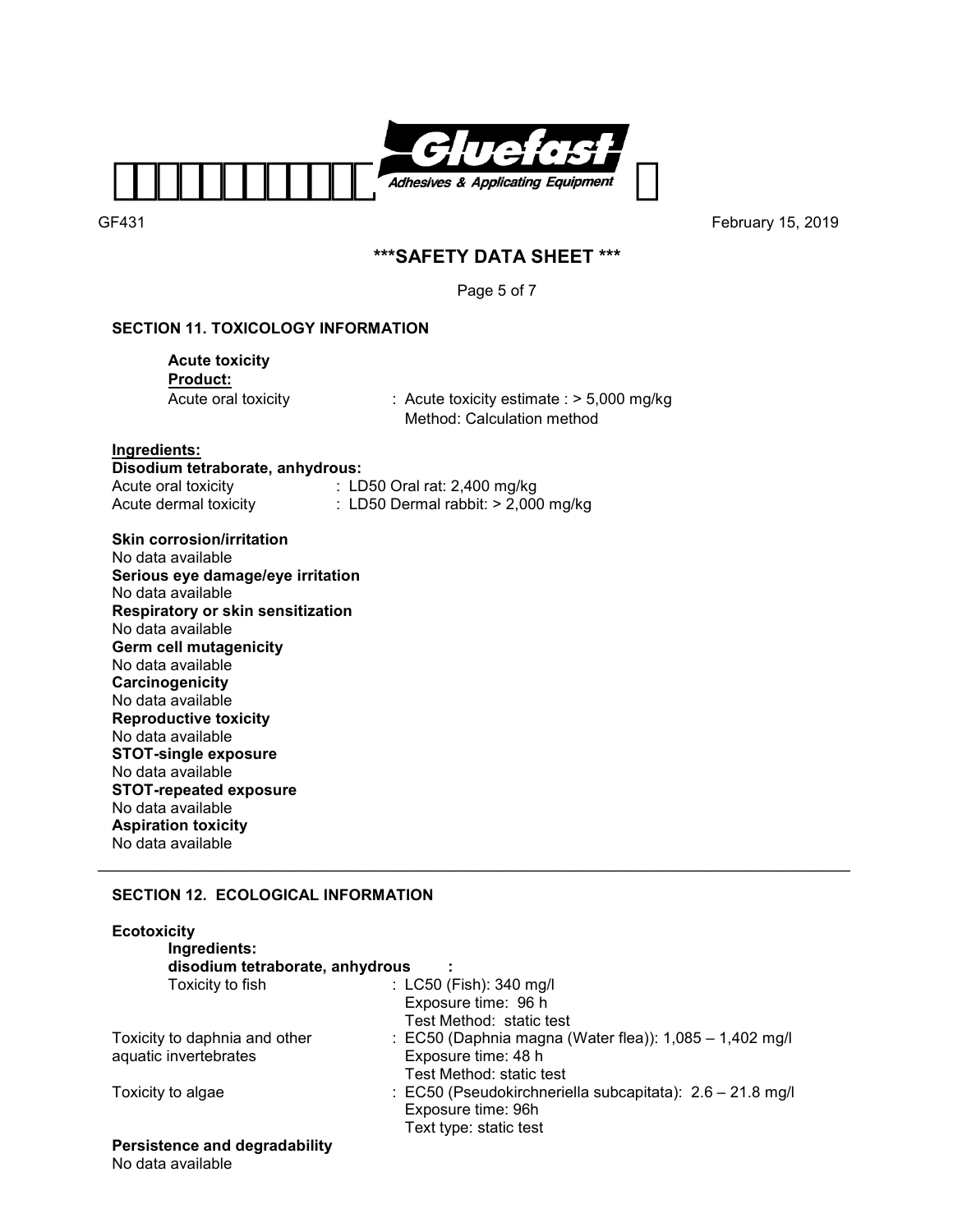**Bioaccumulative potential** 



GF431February 15, 2019

## **\*\*\*SAFETY DATA SHEET \*\*\***

Page 6 of 7

\_\_\_\_\_\_\_\_\_\_\_\_\_\_\_\_\_\_\_\_\_\_\_\_\_\_\_\_\_\_\_\_\_\_\_\_\_\_\_\_\_\_\_\_\_\_\_\_\_\_\_\_\_\_\_\_\_\_\_\_\_\_\_\_\_\_\_\_\_\_\_\_\_\_\_\_\_\_\_\_\_\_\_

**Mobility in soil** No data available

**Other adverse effects**  No data available

#### **SECTION 13. DISPOSAL CONSIDERATIONS**

#### **Disposal methods**

Waste from residues : To the best of our knowledge, this product does not meet the definition of hazardous waste under the U.S. EPA Hazardous Waste Regulations 40 CFR 261. Dispose of in an approved landfill. Consult your state, local or provincial authorities and your local waste vendor for more restrictive requirements. The hazard and precautionary statements displayed on the label also apply to any residues left in the container. \_\_\_\_\_\_\_\_\_\_\_\_\_\_\_\_\_\_\_\_\_\_\_\_\_\_\_\_\_\_\_\_\_\_\_\_\_\_\_\_\_\_\_\_\_\_\_\_\_\_\_\_\_\_\_\_\_\_\_\_\_\_\_\_\_\_\_\_\_\_\_\_\_\_\_\_\_\_\_\_\_\_\_

### **SECTION 14. TRANSPORT INFORMATION**

#### **Special precautions for user**

Remarks : Not dangerous goods

**Domestic Regulation** 

**International Regulation** 

#### **Transport in bulk according to Annex II of MARPOL 73/78 and the IBC Code**

Not applicable for product as supplied.

# **SECTION 15. REGULATORY INFORMATION**

| SARA 311/312 Hazards | : Chronic Health Hazard                                                                                                                      |
|----------------------|----------------------------------------------------------------------------------------------------------------------------------------------|
| <b>SARA 302</b>      | : SARA 302: No chemicals in this material are subject to the<br>reporting requirements of SARA Title III, Section 302.                       |
| <b>SARA 313</b>      | : SARA 313: This product does not contain any chemical<br>components with known CAS numbers that exceed the<br>threshold (De Minimis) report |

\_\_\_\_\_\_\_\_\_\_\_\_\_\_\_\_\_\_\_\_\_\_\_\_\_\_\_\_\_\_\_\_\_\_\_\_\_\_\_\_\_\_\_\_\_\_\_\_\_\_\_\_\_\_\_\_\_\_\_\_\_\_\_\_\_\_\_\_\_\_\_\_\_\_\_\_\_\_